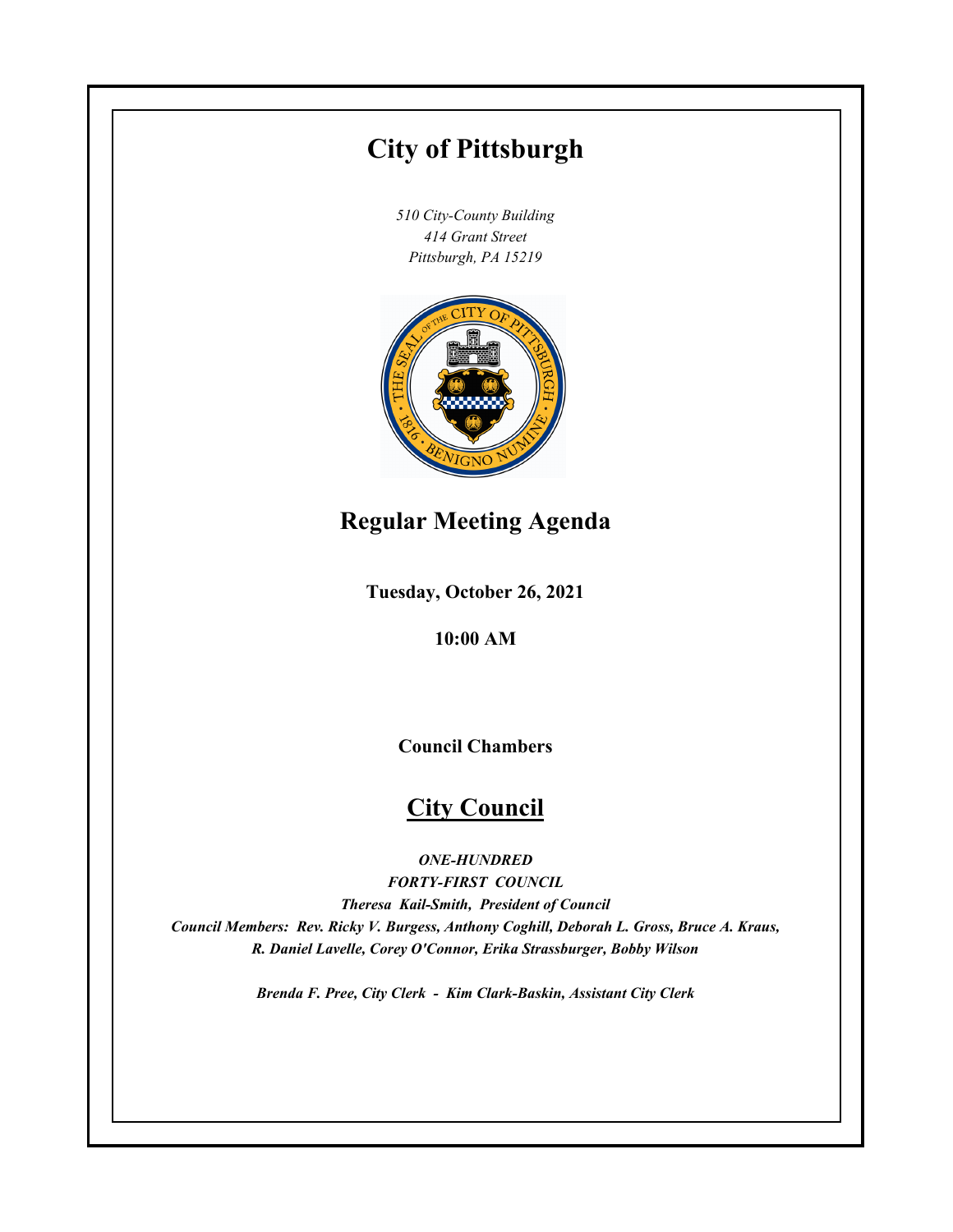#### **ROLL CALL**

#### **PLEDGE OF ALLEGIANCE**

#### **PROCLAMATIONS**

[2021-2097](http://pittsburgh.legistar.com/gateway.aspx?m=l&id=/matter.aspx?key=26980) *NOW, THEREFORE BE IT RESOLVED*, that the Council of the City of Pittsburgh does hereby commend Pittsburgh Hearts of Steel for helping others who are dealing with Breast Cancer by offering support, friendship and hope; and,

> **BE IT FURTHER RESOLVED, that the Council of the City of Pittsburgh does** hereby declare Tuesday, October 26, 2021 to be *"Pittsburgh Hearts of Steel Day"* in the City of Pittsburgh. **SPONSOR /S:** COUNCIL MEMBER KAIL-SMITH AND ALL MEMBERS

## **WILLS OF COUNCIL**

[2021-2100](http://pittsburgh.legistar.com/gateway.aspx?m=l&id=/matter.aspx?key=26984) **NOW, THEREFORE BE IT RESOLVED** that the Council of the City of Pittsburgh does hereby urge Pittsburgh Public Schools to install and maintain a lead-capturing water filtration mechanism in/on each drinking water fountain and each sink in each Pittsburgh Public School Building built before January 1, 2014; and urges each drinking water supplier (utility) operating within the City of Pittsburgh to: inventory all service lines made of lead that are in use within the City; develop a plan, with a scope of work, specifications, timeframe and budget, to accomplish the replacement of all such lines, including connection points, on both public and private property; and create and implement a funding mechanism to offer replacement of private lead water lines at no cost to homeowners.

> **BE IT FURTHER RESOLVED** that a copy of this Will of Council shall be sent to the members of the Pittsburgh School Board, the Pittsburgh Public Schools Superintendent, the Mayor of the City of Pittsburgh, the Wilkinsburg Penn Joint Water Authority, the West View Water Authority, Pennsylvania American Water, and the Pittsburgh Water and Sewer Authority.

SPONSOR /S: COUNCIL MEMBER STRASSBURGER, COUNCIL MEMBER O'CONNOR, COUNCIL MEMBER GROSS AND COUNCIL MEMBER WILSON

## **PUBLIC COMMENTS**

#### **PRESENTATION OF PAPERS**

## **COUNCILMAN ANTHONY COGHILL PRESENTS:**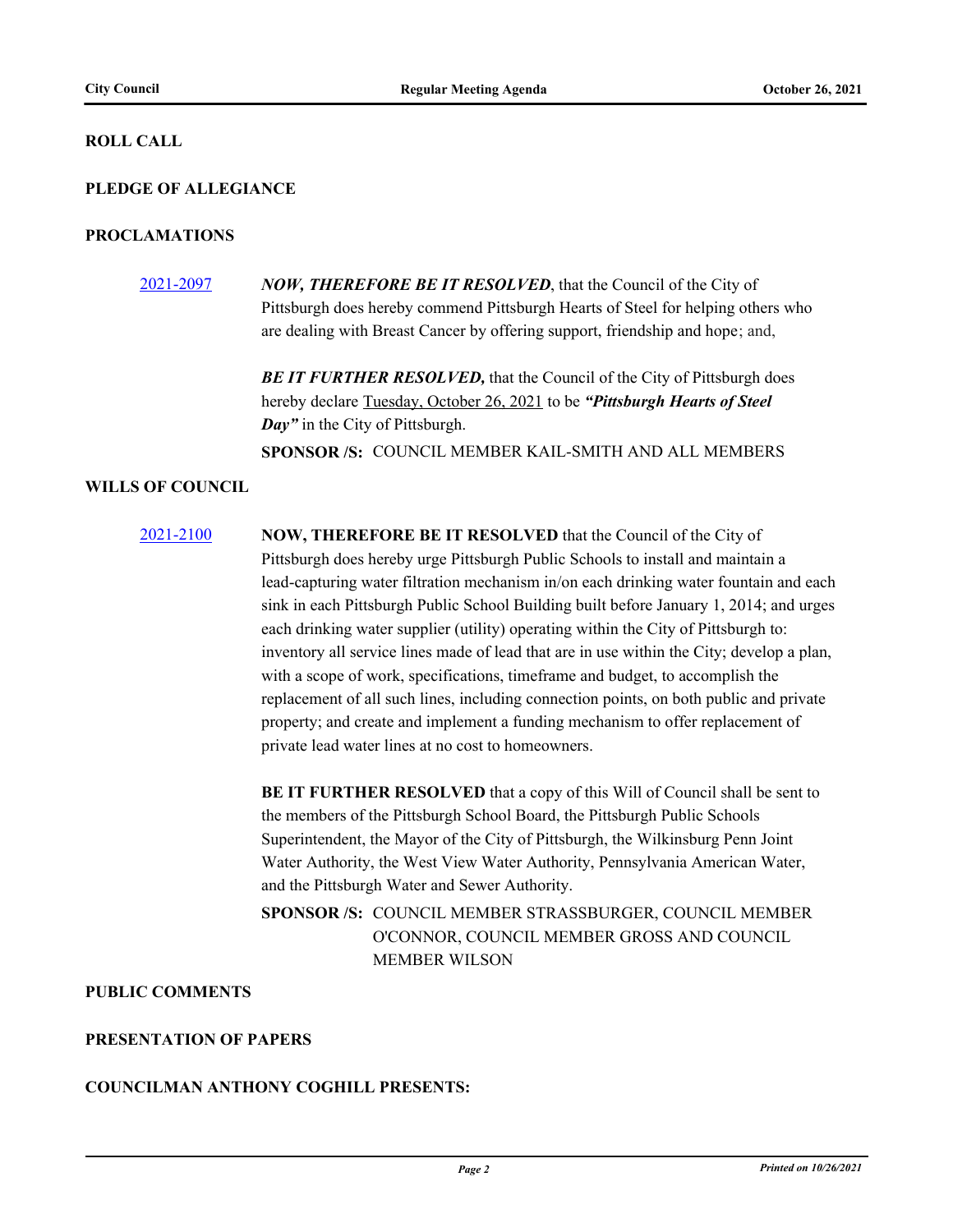| 2021-2071           | Resolution authorizing the Mayor and the Director of the Department of Public                                                                                     |  |  |  |  |
|---------------------|-------------------------------------------------------------------------------------------------------------------------------------------------------------------|--|--|--|--|
|                     | Works, to enter into an Agreement or Agreements, or the use of existing Agreements,                                                                               |  |  |  |  |
|                     | between the City of Pittsburgh and Brighton Heights Citizens Federation (BHCF), a                                                                                 |  |  |  |  |
|                     | 501(c) non-profit organization, in order that the Brighton Heights Citizens Federation                                                                            |  |  |  |  |
|                     | (BHCF) will utilize a part of the first floor of the City of Pittsburgh building, located at                                                                      |  |  |  |  |
|                     | 3515 McClure Avenue, for temporary storage. The term of the lease shall not exceed                                                                                |  |  |  |  |
|                     | twelve $(12)$ months. The Agreement $(s)$ shall be in a form approved by the City                                                                                 |  |  |  |  |
|                     | Solicitor.                                                                                                                                                        |  |  |  |  |
| <b>Attachments:</b> | 2021-2071 Cover Letter-PW letter                                                                                                                                  |  |  |  |  |
|                     | <b>Summary 2021-2071</b>                                                                                                                                          |  |  |  |  |
| 2021-2072           | Resolution authorizing the Mayor and Director of the Department of Public Works to<br>receive a grant from Keep America Beautiful to implement a Cigarette Litter |  |  |  |  |
|                     | Prevention Program (CLLP) and Cigarette Litter Stand placement in the amount of<br>FIFTEEN THOUSAND (\$15,000.00) DOLLARS for this stated purpose.                |  |  |  |  |
| <b>Attachments:</b> | 2021-2072 Cover Letter-PW Letter                                                                                                                                  |  |  |  |  |
|                     | <b>Summary 2021-2072</b>                                                                                                                                          |  |  |  |  |
| 2021-2073           | Resolution authorizing an Agreement or Agreements with The Efficiency Network                                                                                     |  |  |  |  |
|                     | (TEN) for services related to City Streetlight LED Conversion, at a cost not to                                                                                   |  |  |  |  |
|                     | exceed Sixteen Million Dollars (\$16,000,000.00).                                                                                                                 |  |  |  |  |
| <b>Attachments:</b> | 2021-2073 Cover Letter LED Street Light Upgrades                                                                                                                  |  |  |  |  |
|                     | <b>Summary 2021-2073</b>                                                                                                                                          |  |  |  |  |

## **COUNCILWOMAN DEBORAH L. GROSS PRESENTS:**

| 2021-2074           | Resolution authorizing the Urban Redevelopment Authority of Pittsburgh to acquire all<br>the City's Right, Title and Interest, if any, in and to the Publicly-Owned property in<br>the 18th Ward of the City of Pittsburgh designated in the Deed Registry Office of<br>Allegheny County as Block 14-A, Lot 247, located at the southwest corner of Ceres<br>Way and Pedro Way (Council District No. 3). |  |  |  |
|---------------------|----------------------------------------------------------------------------------------------------------------------------------------------------------------------------------------------------------------------------------------------------------------------------------------------------------------------------------------------------------------------------------------------------------|--|--|--|
| Attachments:        | 2021-2074 Cover Letter-69 Beltzhoover Letter 10192021.docx<br><b>Summary 2021-2074</b>                                                                                                                                                                                                                                                                                                                   |  |  |  |
| 2021-2075           | Resolution approving execution of a Contract for Disposition by Sale of Land<br>between the Urban Redevelopment Authority of Pittsburgh and Amani Christian<br>Community Development Corporation, or a related entity, for the sale of Block 10-P,<br>Lots 25, 26, and 27, in the 5th Ward of the City of Pittsburgh (Council District No.<br>$6$ ).                                                     |  |  |  |
| <b>Attachments:</b> | 2021-2075 Cover Letter-Amani CCDC Letter 10192021.docx<br><b>Summary 2021-2075</b>                                                                                                                                                                                                                                                                                                                       |  |  |  |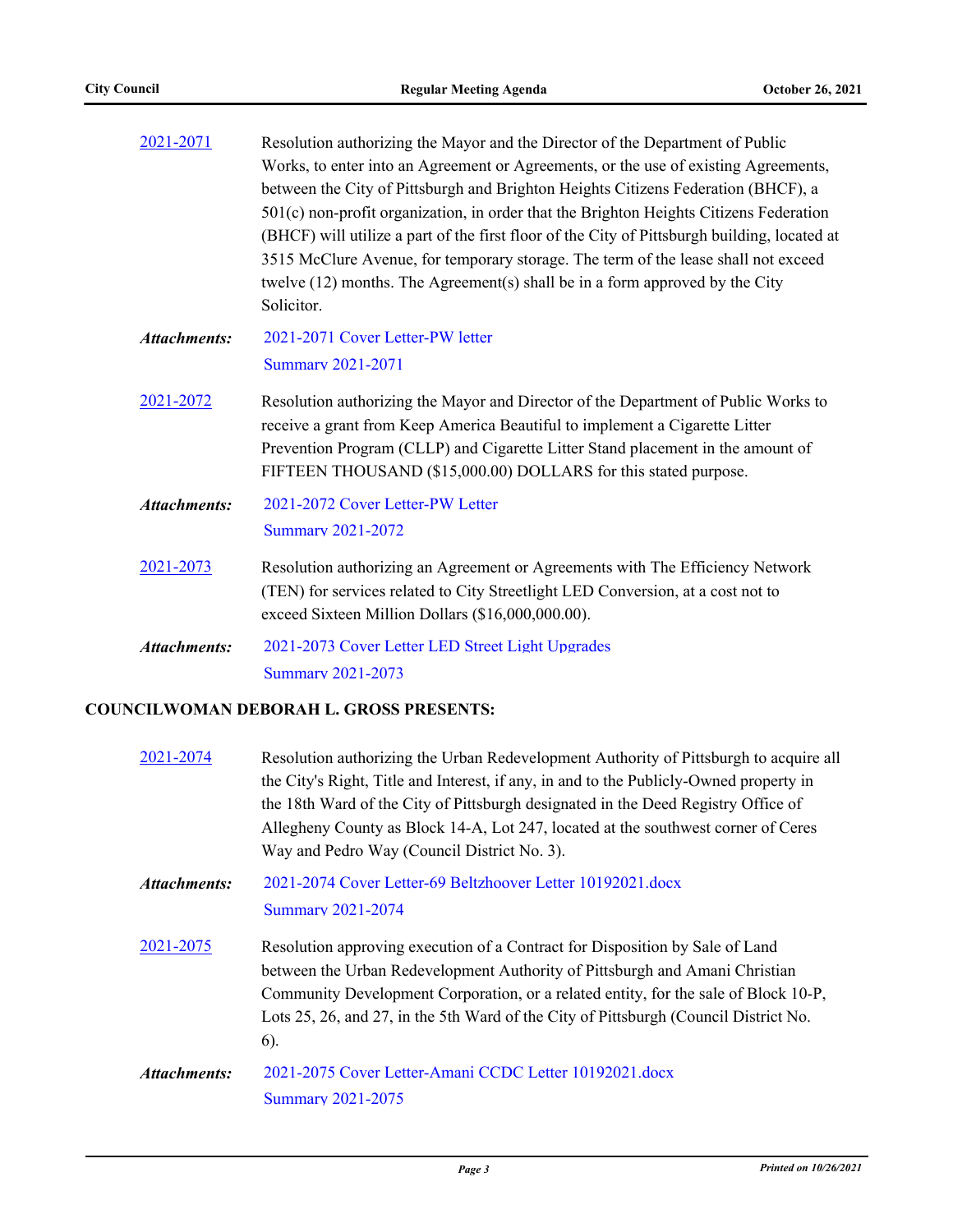| 2021-2076           | Resolution authorizing the Urban Redevelopment Authority of Pittsburgh to acquire all<br>the City's Right, Title and Interest, if any, in and to the following Publicly-Owned<br>properties in the 5th Ward of the City of Pittsburgh designated in the Deed Registry<br>Office of Allegheny County as Block 10-K, Lots 94, 95, 95-A, 95-B, 96, and 99,<br>located on the west side of Elmore Street between Wylie and Webster avenues and<br>on the east side of Wooster Street between Wylie and Webster avenues (Council<br>District No. 6).                   |  |
|---------------------|-------------------------------------------------------------------------------------------------------------------------------------------------------------------------------------------------------------------------------------------------------------------------------------------------------------------------------------------------------------------------------------------------------------------------------------------------------------------------------------------------------------------------------------------------------------------|--|
| <b>Attachments:</b> | 2021-2076 Cover Letter-Crawford Grill Letter 10192021.docx<br><b>Summary 2021-2076</b>                                                                                                                                                                                                                                                                                                                                                                                                                                                                            |  |
| 2021-2077           | Resolution approving execution of a Contract of Contracts for Disposition by Sale of<br>Land between the Urban Redevelopment Authority of Pittsburgh and Fifth and<br>Dinwiddie Development LLC, or a related entity, for the sale of Block 11-E, Lots 19,<br>20, 22, 24, 25, 26, 27, 28, 29, 30, 31, 56, 57, 58, 59, 60, 60-A, 61, 62, 63, 64,<br>65, 65-A, 66, 67, 68, 69, 70, 71, 72, 73, and 85 (Block 11-E, Lot 85, being<br>formerly designated as Block 11-E, Lots 81, 82, and 85), in the 3rd Ward of the City<br>of Pittsburgh (Council District No. 6). |  |
| <b>Attachments:</b> | 2021-2077 Cover Letter-Fifth and Dinwiddie Letter 10192021.docx<br><b>Summary 2021-2077</b>                                                                                                                                                                                                                                                                                                                                                                                                                                                                       |  |
| 2021-2078           | Resolution approving execution of a Contract for Disposition by Sale of Land<br>between the Urban Redevelopment Authority of Pittsburgh and Allegheny Land Trust<br>for the sale of Block 75-L, Lots 270, 275, 276, 277, and 314, and Block 75-M, Lot<br>83, in the 27th Ward of the City of Pittsburgh (Council District No. 1).                                                                                                                                                                                                                                 |  |
| Attachments:        | 2021-2078 Cover Letter-Former St. John's Hospital Site Letter 10192021.<br><b>Summary 2021-2078</b>                                                                                                                                                                                                                                                                                                                                                                                                                                                               |  |
| 2021-2079           | Resolution approving Execution of a Deed by and between the Urban<br>Redevelopment Authority of Pittsburgh and the City of Pittsburgh, for the sale of<br>Block 88-H, Lot 161, Block 128-R, Lot 100, Block 129-A, Lot 160, and Block<br>129-N, Lot 40, in the 14th Ward of the City of Pittsburgh (Frick Park Expansion -<br>Council District No. 5).                                                                                                                                                                                                             |  |
| <b>Attachments:</b> | 2021-2079 Cover Letter-Frick Park Letter 10192021.docx<br><b>Summary 2021-2079</b>                                                                                                                                                                                                                                                                                                                                                                                                                                                                                |  |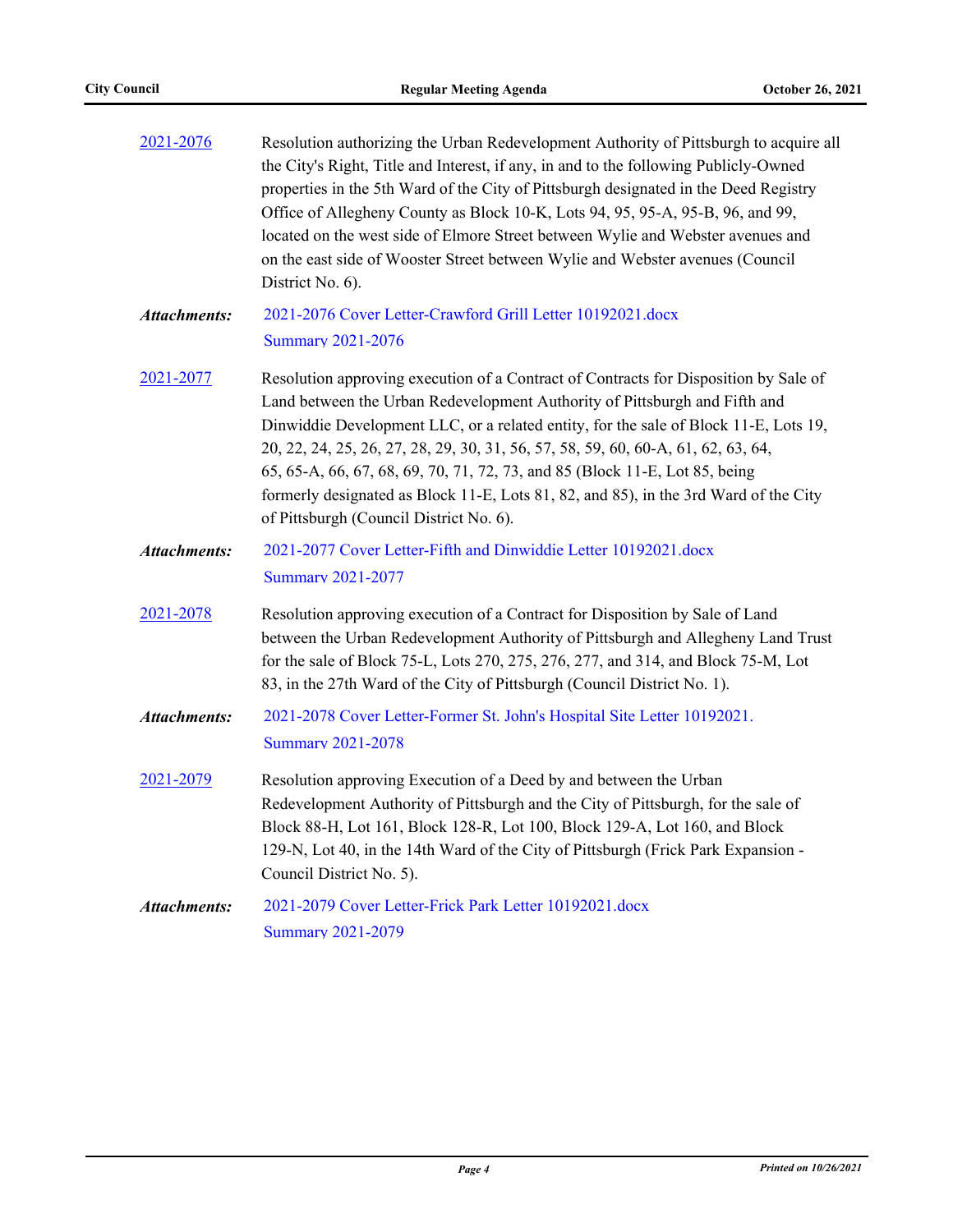| 2021-2080           | Resolution approving execution of a Contract for Disposition by Sale of Land<br>between the Urban Redevelopment Authority of Pittsburgh and Garfield Highlands<br>LP, or a related entity, for the sale of Block 50-H, Lot 11, and Block 50-M, Lots 1,<br>4, 5, 8, 44, 180, 181, and 186, in the 10th and 11th Wards of the City of Pittsburgh<br>(Council District No. 9).                                                                                                                                                                                                                                                                                                                                                                                                               |  |  |
|---------------------|-------------------------------------------------------------------------------------------------------------------------------------------------------------------------------------------------------------------------------------------------------------------------------------------------------------------------------------------------------------------------------------------------------------------------------------------------------------------------------------------------------------------------------------------------------------------------------------------------------------------------------------------------------------------------------------------------------------------------------------------------------------------------------------------|--|--|
| <b>Attachments:</b> | 2021-2080 Cover Letter-Garfield Highlands Letter 10192021.docx<br><b>Summary 2021-2080</b>                                                                                                                                                                                                                                                                                                                                                                                                                                                                                                                                                                                                                                                                                                |  |  |
| 2021-2081           | Resolution approving Execution of a Deed by and between the Urban<br>Redevelopment Authority of Pittsburgh and the City of Pittsburgh, for the sale of<br>Block 31-G, Lot 200, in the 31st Ward and Block 32-H, Lot 100, in the 16th Ward<br>of the City of Pittsburgh (Hays Woods - Council District No. 5).<br>(Waiver of Rule 8 Requested)                                                                                                                                                                                                                                                                                                                                                                                                                                             |  |  |
| <b>Attachments:</b> | 2021-2081 Cover Letter-Hays Woods Letter 10192021.docx<br><b>Summary 2021-2081</b>                                                                                                                                                                                                                                                                                                                                                                                                                                                                                                                                                                                                                                                                                                        |  |  |
| 2021-2082           | Resolution authorizing the Urban Redevelopment Authority of Pittsburgh to acquire all<br>the City's Right, Title and Interest, if any, in and to the vacated Right of Way adjoining<br>the Publicly-Owned properties in the 21st Ward of the City of Pittsburgh designated<br>in the Deed Registry Office of Allegheny County as Block 22-F, Lots 4, 5, 6, 7, 8,<br>and 9, and Block 22-G, Lots 1, 2, 4, and 14, located at 1241 Kunkle Avenue, 1237<br>Kunkel Avenue, California Avenue between Kunkle Avenue and Doll Way, 1229<br>Kunkle Avenue, 1227 Kunkle Avenue, Doll Way between Kunkle Avenue and<br>California Avenue, 1937 Sedgwick Street, 1935 Sedgwick Street, 1935 Sedgwick<br>Street, and Sedgwick Street at California Avenue, respectively (Council District No.<br>6). |  |  |
| <b>Attachments:</b> | 2021-2082 Cover Letter-Northside Properties IV Letter 10192021.docx<br><b>Summary 2021-2082</b>                                                                                                                                                                                                                                                                                                                                                                                                                                                                                                                                                                                                                                                                                           |  |  |
| 2021-2083           | Resolution authorizing the Urban Redevelopment Authority of Pittsburgh to acquire all<br>the City's Right, Title and Interest, if any, in and to the following Publicly-Owned<br>properties in the 25th and 26th Ward of the City of Pittsburgh designated in the Deed<br>Registry Office of Allegheny County as Block 22-D, Lot 216, and Block 46-J, Lots<br>35 and 37 (north side of Brightridge Street between Brighton Road and North<br>Charles Street, 511 Chester Avenue, and south side of Chester Avenue west of<br>Holyoke Street - Council District No. 6).                                                                                                                                                                                                                    |  |  |
| <b>Attachments:</b> | 2021-2083 Cover Letter-Northside Properties Residences III Letter.docx<br><b>Summary 2021-2083</b>                                                                                                                                                                                                                                                                                                                                                                                                                                                                                                                                                                                                                                                                                        |  |  |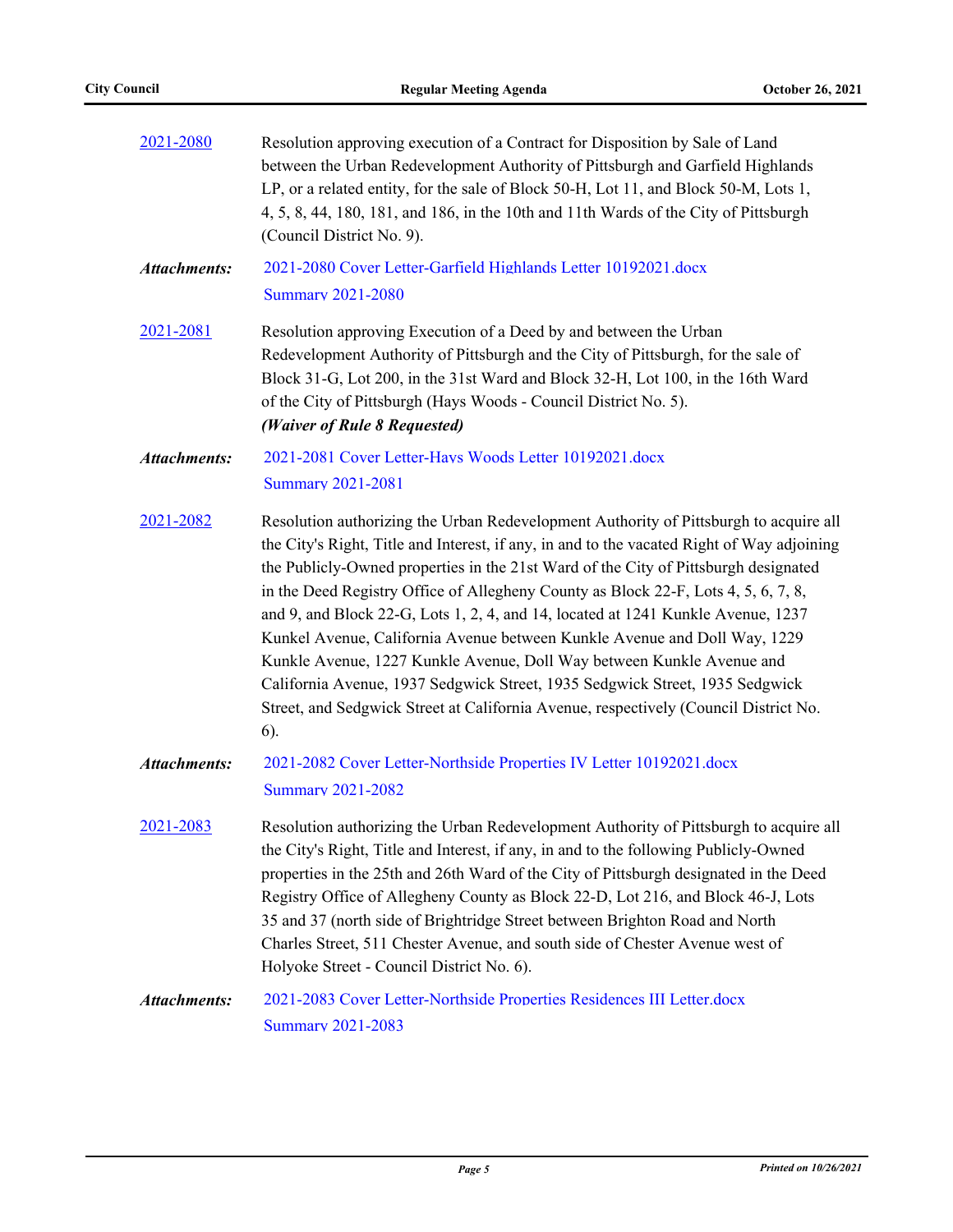| 2021-2084           | Resolution approving execution of a Contract for Disposition by Sale of Land<br>between the Urban Redevelopment Authority of Pittsburgh and Home Town Real<br>Estate, LLC, an affiliate of PNC Bank, National Association, for the sale of Block<br>1-H, Lots 234 and 235, in the 2nd Ward of the City of Pittsburgh (Council District<br>No. 6).                                                                                                                                                                                                                                                                                                                                                                                                                                                                                                                                                 |  |  |  |
|---------------------|---------------------------------------------------------------------------------------------------------------------------------------------------------------------------------------------------------------------------------------------------------------------------------------------------------------------------------------------------------------------------------------------------------------------------------------------------------------------------------------------------------------------------------------------------------------------------------------------------------------------------------------------------------------------------------------------------------------------------------------------------------------------------------------------------------------------------------------------------------------------------------------------------|--|--|--|
| <b>Attachments:</b> | 2021-2084 Cover Letter-Roberts and Skinny Buildings Letter 10192021.d<br><b>Summary 2021-2084</b>                                                                                                                                                                                                                                                                                                                                                                                                                                                                                                                                                                                                                                                                                                                                                                                                 |  |  |  |
| 2021-2085           | Resolution approving execution of a Contract for Disposition by Sale of Land<br>between the Urban Redevelopment Authority of Pittsburgh and Sankofa Group Inc.,<br>or a related entity, for the sale of Block 10-P, Lots 102, 104, 105, 106, 107, 108,<br>154, 155, 156, 158, 159, 159A, 160, 161, and 165, in the 5th Ward of the City of<br>Pittsburgh (Council District No. 6).                                                                                                                                                                                                                                                                                                                                                                                                                                                                                                                |  |  |  |
| <b>Attachments:</b> | 2021-2085 Cover Letter-Sankofa Square Letter 10192021.docx<br><b>Summary 2021-2085</b>                                                                                                                                                                                                                                                                                                                                                                                                                                                                                                                                                                                                                                                                                                                                                                                                            |  |  |  |
| 2021-2086           | Resolution approving execution of a Contract for Disposition by Sale of Land<br>between the Urban Redevelopment Authority of Pittsburgh and Steel City Squash, or<br>a related entity, for the sale of Block 124-K, Lots 65, 66, 68, 69, 71, 72, 73, 74, 75,<br>76, 77, 78, 78-A, 78-B, 123, 123-A, 124, 127, 128, 129, 130, 131, 132, 133,<br>147, and 149, in the 12th Ward of the City of Pittsburgh (Council District No. 9).                                                                                                                                                                                                                                                                                                                                                                                                                                                                 |  |  |  |
| <b>Attachments:</b> | 2021-2086 Cover Letter-Steel City Squash Letter 10192021.docx<br><b>Summary 2021-2086</b>                                                                                                                                                                                                                                                                                                                                                                                                                                                                                                                                                                                                                                                                                                                                                                                                         |  |  |  |
| 2021-2087           | Resolution authorizing the Mayor and the Director of the Department of Finance to<br>execute a quit claim deed or deeds, and any other necessary or appropriate<br>documents, agreements, and instruments conveying AS IS all of the City's right, title<br>and interest, if any, in Block 48-N, Lot 10, in the 24th Ward of the City of Pittsburgh,<br>to the Urban Redevelopment Authority of Pittsburgh ("URA") for consideration of<br>\$1.00 each, contingent upon the Mayor and Director of the Department of Finance<br>first entering into a Cooperation Agreement or Agreements with the URA setting forth<br>the rights and obligations of the City and the URA relating to these initial conveyances<br>and further setting forth the rights and obligations of the City and the URA relating to<br>the subsequent disposition of this property to third parties. (Council District 1) |  |  |  |
| <b>Attachments:</b> | 2021-2087 Cover Letter-Troy Hill Coop Agreement Letter 101921<br><b>Summary 2021-2087</b>                                                                                                                                                                                                                                                                                                                                                                                                                                                                                                                                                                                                                                                                                                                                                                                                         |  |  |  |

## **COUNCILMAN BRUCE A. KRAUS PRESENTS:**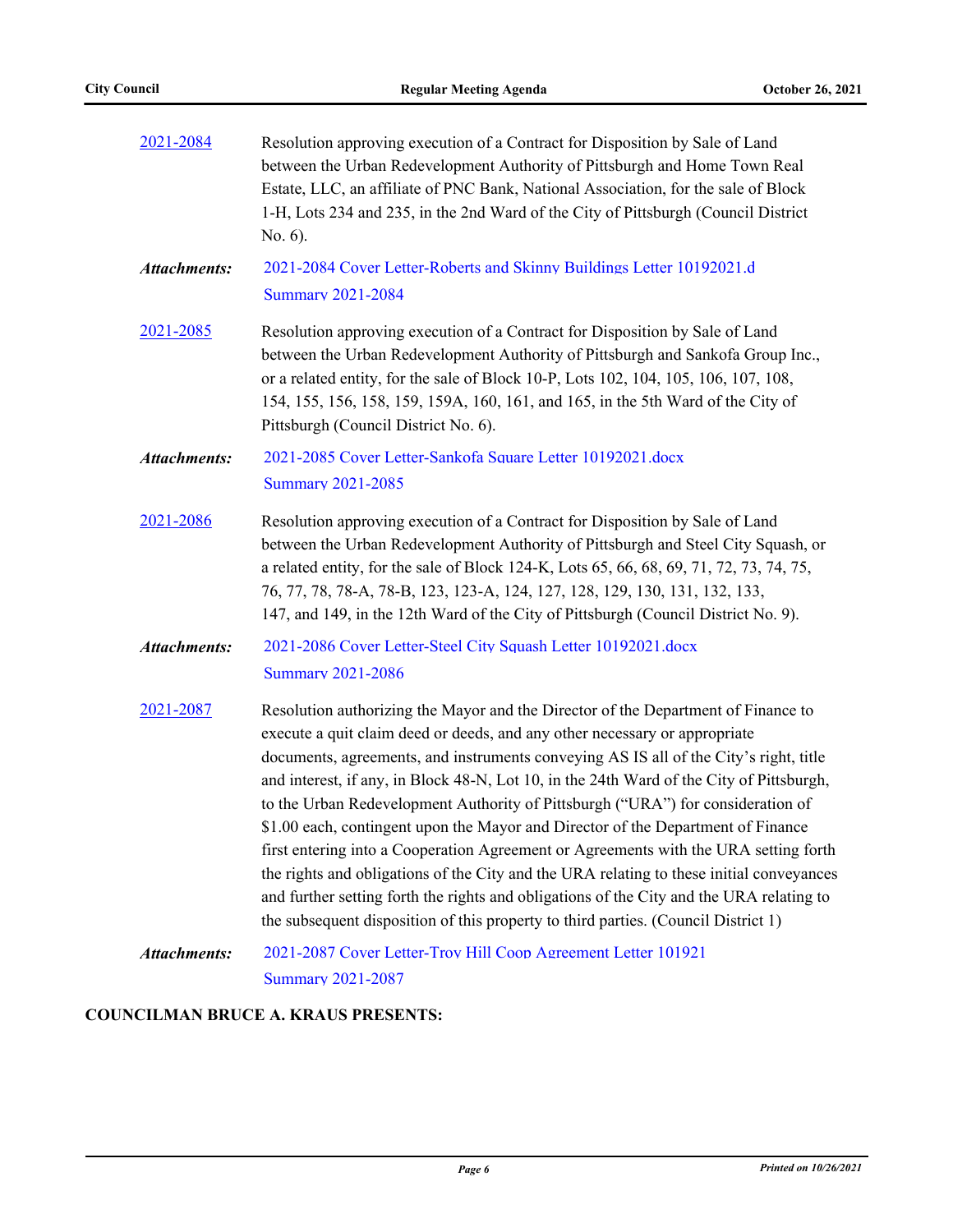| 2021-2088    | Resolution providing that the City of Pittsburgh enter into a Professional Services<br>Agreement(s) and/or Contract(s) with PSI Services, Talent Measurement $\&$<br>Education for professional consulting services in connection with Police Officer<br>Recruit candidate examination and selection services, and providing for the payment<br>of the cost thereof. Cost not to exceed \$180,000.00. |
|--------------|-------------------------------------------------------------------------------------------------------------------------------------------------------------------------------------------------------------------------------------------------------------------------------------------------------------------------------------------------------------------------------------------------------|
| Attachments: | 2021-2089 Cover Letter-Council Letter<br>2021-2088-OMB Signed Waiver Request<br>2021-2088-EORC Waiver letter- PSI Services                                                                                                                                                                                                                                                                            |
|              | <b>Summary 2021-2088</b>                                                                                                                                                                                                                                                                                                                                                                              |
| 2021-2089    | Resolution providing that the City of Pittsburgh enter into a Professional Services<br>Agreement(s) and/or Contracts with consultants and/or service providers for<br>professional services in connection with Civil Service and MPOETC required<br>assessment and evaluation of Public Safety candidates, and providing for payment of<br>the cost thereof. Cost not to exceed \$190,000.00.         |
| Attachments: | 2021-2089 Cover Letter-Council Letter<br><b>Summary 2021-2089</b>                                                                                                                                                                                                                                                                                                                                     |

## **COUNCILMAN R. DANIEL LAVELLE PRESENTS:**

| 2021-2090    | Resolution amending Resolution 651 of 2020 to include rental permit registration fees<br>in the 2021 Fee Book pursuant to City Code Chapter 170.<br>(Waiver of Rule 8 Requested)                                                                                                                                                                                                                                                                                                                                              |  |  |
|--------------|-------------------------------------------------------------------------------------------------------------------------------------------------------------------------------------------------------------------------------------------------------------------------------------------------------------------------------------------------------------------------------------------------------------------------------------------------------------------------------------------------------------------------------|--|--|
| Attachments: | 2021-2090 - Rental Registration 2021 Fee Schedule Mayor Letter<br>2021-2090 - Exhibit B-10.5.2021 781.05<br><b>FEES. PLI</b><br><b>Summary 2021-2090</b>                                                                                                                                                                                                                                                                                                                                                                      |  |  |
| 2021-2091    | Resolution authorizing the issuance of two warrants with the total sum of Four<br>Hundred Ninety Five Thousand Dollars and No Cents (\$495,000.00), which shall be<br>allocated and paid as follows: Two Hundred Thousand Dollars and No Cents<br>(\$200,000.00) made payable to Brandon Firman and Two Hundred Ninety Five<br>Dollars and No Cents (\$295,000.00) made payable to Tucker Arensberg, P.C., in<br>final settlement related to litigation at USDC 2:16-cv-01393.<br><i><b>(Executive Session Requested)</b></i> |  |  |
| Attachments: | 2021-2091 Cover Letter-SAPRE Council letter<br>Summary 2021-2091                                                                                                                                                                                                                                                                                                                                                                                                                                                              |  |  |

## **COUNCILWOMAN ERIKA STRASSBURGER PRESENTS:**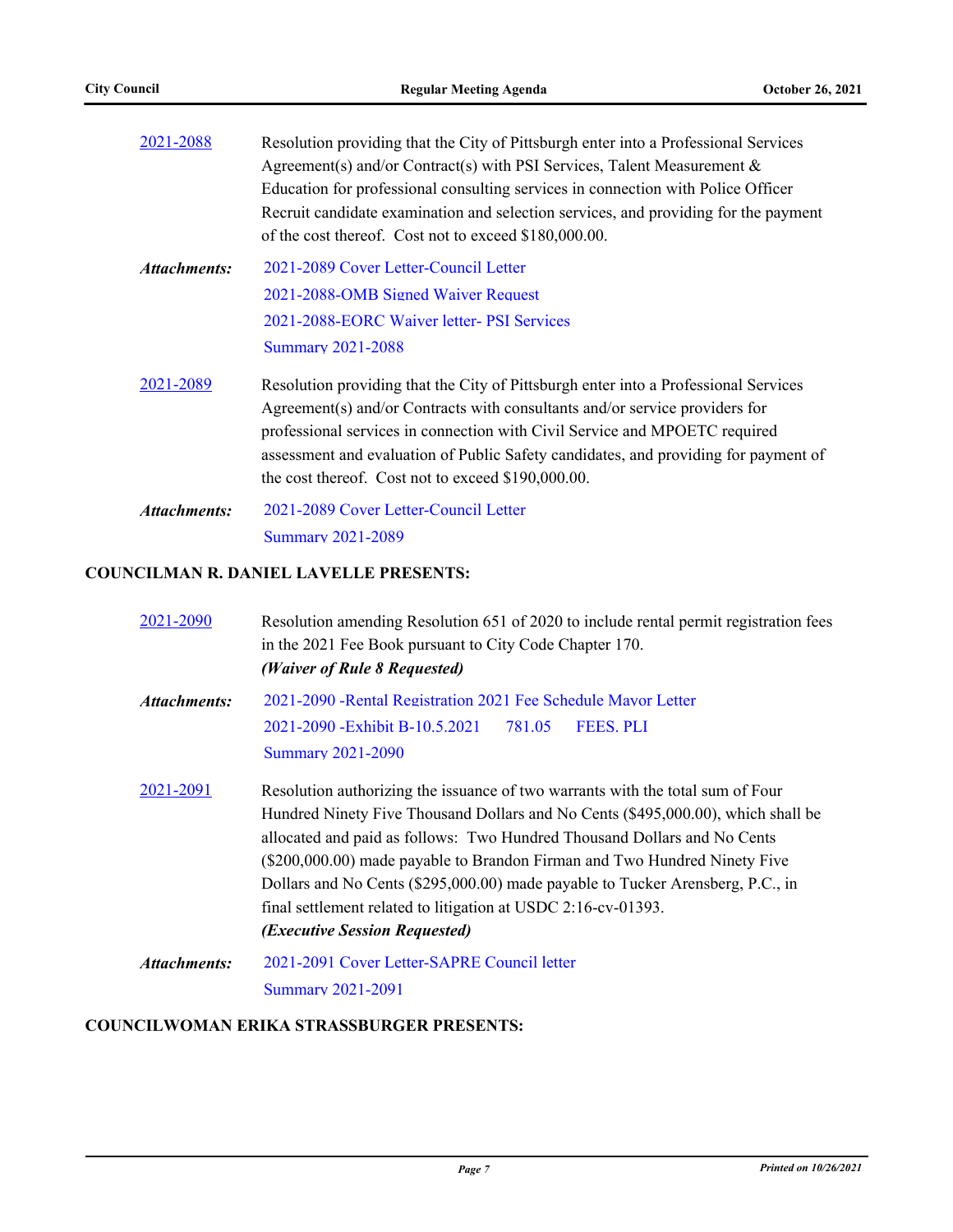| 2021-2092    | Resolution creating the OneStopPGH Permitting Technology Trust Fund, in which a       |  |  |
|--------------|---------------------------------------------------------------------------------------|--|--|
|              | technology fee collected from applicable OneStopPGH permits shall be deposited.       |  |  |
|              | The monies deposited in said trust fund shall be used by participating departments to |  |  |
|              | cover expenses associated with the OneStopPGH permitting platform for ongoing         |  |  |
|              | maintenance and enhancements to improve customer and user experience.                 |  |  |
| Attachments: | 2021-2092 Cover Letter-OneStopPGH letter 10-18-21 - signed                            |  |  |
|              | <b>Summary 2021-2092</b>                                                              |  |  |
| 2021-2101    | Ordinance amending and supplementing the Pittsburgh City Code of Ordinances in        |  |  |
|              | multiple locations with provisions related to lead safety and mitigation in order to  |  |  |
|              | reduce, and thereby mitigate the health risks of, exposure of City residents, and     |  |  |
|              | particularly young children, to lead (Pb) hazards.                                    |  |  |
|              | SPONSOR /S: COUNCIL MEMBER STRASSBURGER, COUNCIL MEMBER                               |  |  |
|              | O'CONNOR, COUNCIL MEMBER GROSS AND COUNCIL                                            |  |  |
|              | <b>MEMBER WILSON</b>                                                                  |  |  |

## **COUNCILMAN BOBBY WILSON PRESENTS:**

| 2021-2093           | Resolution amending Resolution No. 377 of 2021, entitled "Resolution authorizing the<br>Mayor and the Director of the Department of Permits, Licenses, and Inspections of<br>the City of Pittsburgh to apply for grant funding from the Allegheny County<br>Department of Community and Economic Development's Act 152 Blight Removal<br>Program" to add language to allow the City of Pittsburgh to decrease the amount of<br>the grant, allow the City to accept the grant award, and allow the City to spend the<br>funds.                                                    |
|---------------------|----------------------------------------------------------------------------------------------------------------------------------------------------------------------------------------------------------------------------------------------------------------------------------------------------------------------------------------------------------------------------------------------------------------------------------------------------------------------------------------------------------------------------------------------------------------------------------|
| <b>Attachments:</b> | 2021-2093 Cover Letter-Legislation Letter - Allegheny County Blight Re<br>2021-2093-ATTACHMENT C<br><b>Summary 2021-2093</b>                                                                                                                                                                                                                                                                                                                                                                                                                                                     |
| 2021-2094           | Ordinance amending the Pittsburgh Code, Title Nine, Zoning Code, Article V,<br>Chapter 912, Accessory Uses and Structures, Section 912.04, Accessory Use and<br>Structure Development and Operational Standards; Chapter 914 Parking Loading<br>and Access, Section 914.07, Alternative Access Plans, Chapter 925, Measurements,<br>Section 925.06, Setbacks, to update the standards for fences and walls, parking pads<br>and garages for residential uses with fewer than five spaces, and other accessory uses<br>and structures.<br>(Needs to be held for a Public Hearing) |
| Attachments:        | 2021-2094 Cover Letter-City Council Cover Letter Accessory Amendmer<br><b>Summary 2021-2094</b>                                                                                                                                                                                                                                                                                                                                                                                                                                                                                  |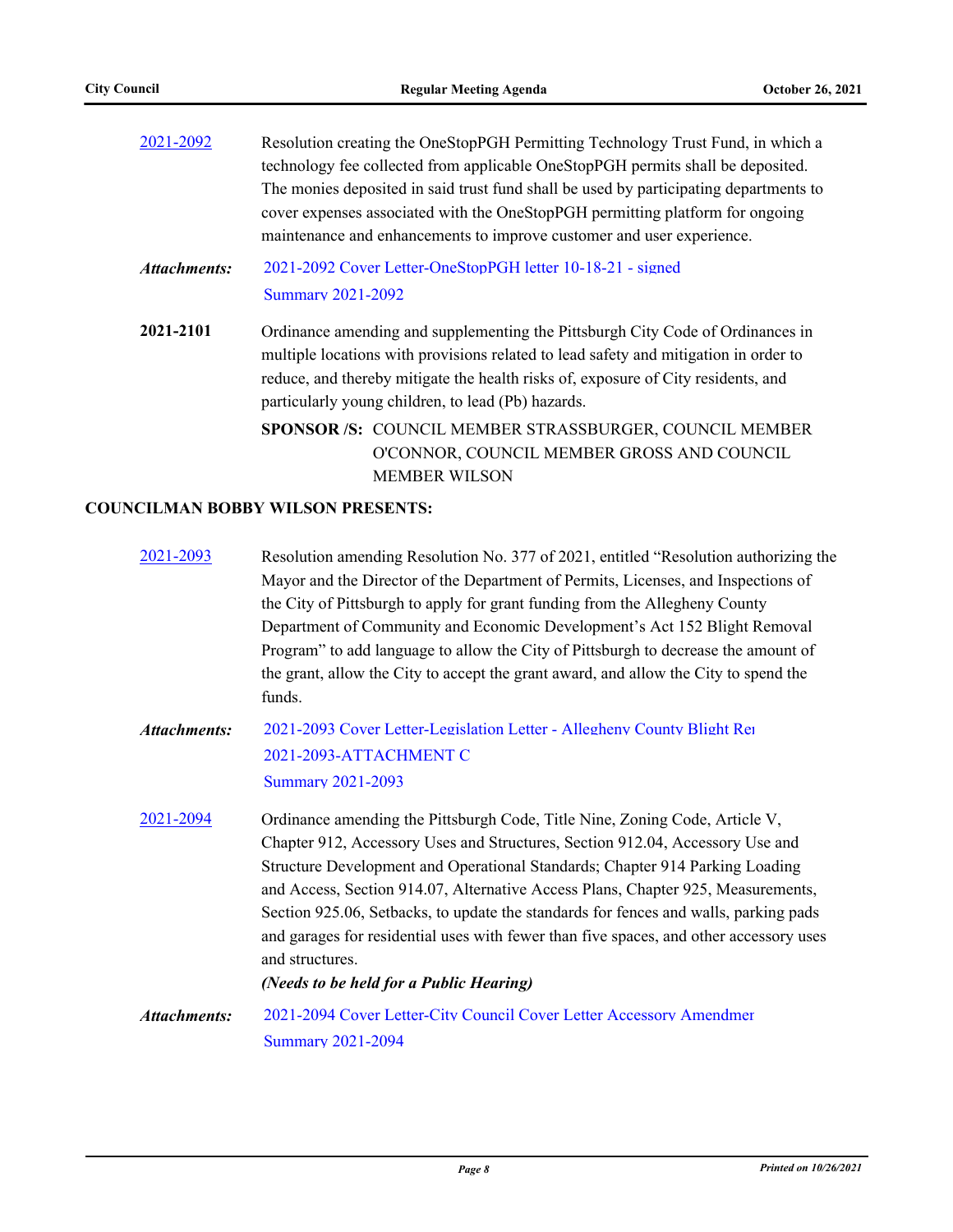| 2021-2095           | Ordinance amending the Pittsburgh Code, Title Nine, Zoning Code, Article V, Use         |  |  |  |
|---------------------|-----------------------------------------------------------------------------------------|--|--|--|
|                     | Regulations, Chapter 911, Primary Uses, Section 911.02, Use Table, and Section          |  |  |  |
|                     | 911.04, Use Standards; Chapter 912, Accessory Uses and Structures, Section              |  |  |  |
|                     | 912.04, Accessory Use and Structure Development and Operational Standards;              |  |  |  |
|                     | Chapter 913, Use Exceptions and Conditions Not Listed in the Use Table, Section         |  |  |  |
|                     | 913.04, Special Exceptions; and Article VI, Development Standards, Chapter 914          |  |  |  |
|                     | Parking Loading and Access, Section 914.02, Off-Street Parking Schedules to             |  |  |  |
|                     | update the standards and definitions for Restaurant and Restaurant Fast-Food uses,      |  |  |  |
|                     | and to update the standards for other drive-through uses within the City of Pittsburgh. |  |  |  |
|                     | (Needs to be held for a Cablecast Public Hearing)                                       |  |  |  |
| <b>Attachments:</b> | 2021-2095 Cover Letter-City Council Cover Letter Restaurant and Drive'                  |  |  |  |
|                     | <b>Summary 2021-2095</b>                                                                |  |  |  |
| 2021-2096           | Ordinance amending the Pittsburgh Code, Title Nine - Zoning, Article IX -               |  |  |  |
|                     | Development Review Procedures, Chapter 922 - Measurements by amending                   |  |  |  |
|                     | language in Section 922.02.                                                             |  |  |  |
|                     | (Needs to be held for a Public Hearing)                                                 |  |  |  |
| <b>Attachments:</b> | 2021-2096 Cover Letter-City Council Cover Letter ROZA                                   |  |  |  |
|                     | <b>Summary 2021-2096</b>                                                                |  |  |  |
|                     |                                                                                         |  |  |  |

#### **UNFINISHED BUSINESS**

## **REPORTS OF COMMITTEE - FINAL ACTION**

#### **COUNCILMAN R. DANIEL LAVELLE PRESENTS COMMITTEE ON FINANCE AND LAW**

| 2021-2065    | Report of the Committee on Finance and Law for October 20, 2021 with an<br>Affirmative Recommendation.                                                                                                                                  |                           |                                                          |
|--------------|-----------------------------------------------------------------------------------------------------------------------------------------------------------------------------------------------------------------------------------------|---------------------------|----------------------------------------------------------|
| 2021-1980    | Ordinance amending and supplementing the City Code at Title Two: Fiscal, Article V:<br>Special Funds, Chapter 237: Stop the Violence Fund, to clarify uses and restrictions<br>of the fund.<br><b>SPONSOR/S: COUNCIL MEMBER BURGESS</b> |                           |                                                          |
| Attachments: | 2021-1980 Summary                                                                                                                                                                                                                       |                           |                                                          |
|              | <b>Legislative History</b>                                                                                                                                                                                                              |                           |                                                          |
|              | 10/5/21                                                                                                                                                                                                                                 | City Council              | Read and referred to the Committee on<br>Finance and Law |
|              | 10/13/21                                                                                                                                                                                                                                | <b>Standing Committee</b> | Held in Committee to the Committee on<br>Finance and Law |
|              | 10/20/21                                                                                                                                                                                                                                | <b>Standing Committee</b> | <b>AMENDED</b>                                           |
|              | 10/20/21                                                                                                                                                                                                                                | <b>Standing Committee</b> | Affirmatively Recommended as Amended                     |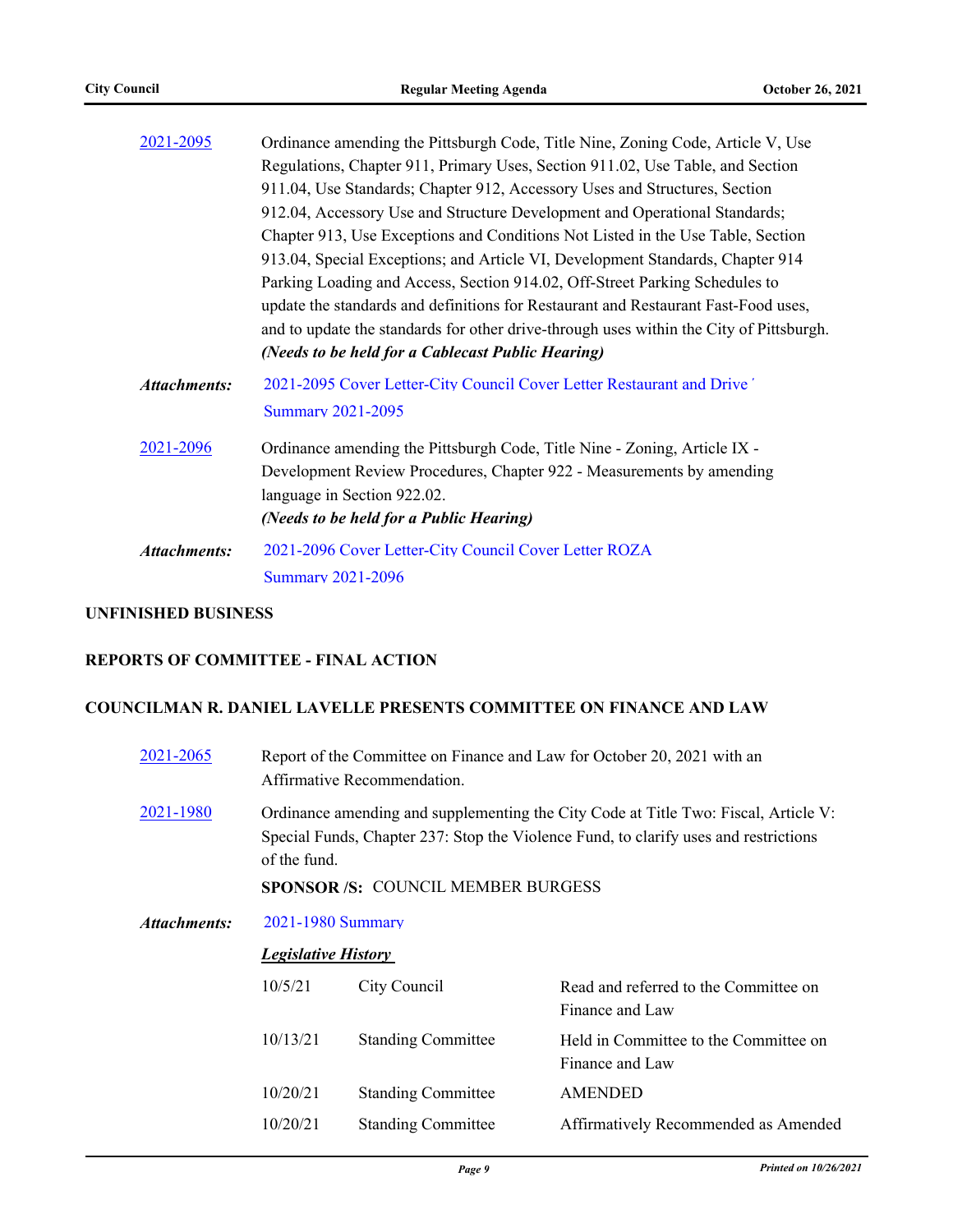| 2021-1999           | Resolution authorizing the Director of the Department of Finance to enter into a<br>License Agreement with Module Design, Inc. and ECS Mid-Atlantic, LLC, to allow<br>the performance of pre-development geotechnical survey work on designated City<br>property in order to facilitate the construction of a ten-unit mixed-income housing<br>development project.                                                                                                                                                                                             |                                                          |                                                          |  |
|---------------------|-----------------------------------------------------------------------------------------------------------------------------------------------------------------------------------------------------------------------------------------------------------------------------------------------------------------------------------------------------------------------------------------------------------------------------------------------------------------------------------------------------------------------------------------------------------------|----------------------------------------------------------|----------------------------------------------------------|--|
| <b>Attachments:</b> |                                                                                                                                                                                                                                                                                                                                                                                                                                                                                                                                                                 | 2021-1999 Cover Letter-Module Design, Inc Council Letter |                                                          |  |
|                     | <b>Summary 2021-1999</b>                                                                                                                                                                                                                                                                                                                                                                                                                                                                                                                                        |                                                          |                                                          |  |
|                     | <b>Legislative History</b>                                                                                                                                                                                                                                                                                                                                                                                                                                                                                                                                      |                                                          |                                                          |  |
|                     | 10/12/21                                                                                                                                                                                                                                                                                                                                                                                                                                                                                                                                                        | City Council                                             | Read and referred to the Committee on<br>Finance and Law |  |
|                     | 10/20/21                                                                                                                                                                                                                                                                                                                                                                                                                                                                                                                                                        | <b>Standing Committee</b>                                | Affirmatively Recommended                                |  |
| 2021-2000           | Resolution authorizing the Mayor and the Director of the Finance to enter into a<br>Donation and Professional Services Agreement or Agreements with Pittsburgh Land<br>Bank and GRB Law to document the donation of legal services relating to the<br>performance of designated quiet title actions on behalf of the City of Pittsburgh; and<br>further, pursuant to Chapter 210 of the City Code ("Acceptance of Gifts to City")<br>accepting the donation by Pittsburgh Land Bank of such legal services to be<br>performed by GRB Law on behalf of the City. |                                                          |                                                          |  |
| <b>Attachments:</b> | 2021-2000 Cover Letter-GRB Law Contract Cover Letter<br><b>Summary 2021-2000</b>                                                                                                                                                                                                                                                                                                                                                                                                                                                                                |                                                          |                                                          |  |
|                     | <b>Legislative History</b>                                                                                                                                                                                                                                                                                                                                                                                                                                                                                                                                      |                                                          |                                                          |  |
|                     |                                                                                                                                                                                                                                                                                                                                                                                                                                                                                                                                                                 |                                                          |                                                          |  |
|                     | 10/12/21                                                                                                                                                                                                                                                                                                                                                                                                                                                                                                                                                        | City Council                                             | Read and referred to the Committee on<br>Finance and Law |  |
|                     | 10/20/21                                                                                                                                                                                                                                                                                                                                                                                                                                                                                                                                                        | <b>Standing Committee</b>                                | Affirmatively Recommended                                |  |
| 2021-2016           | An Ordinance amending and supplementing the Pittsburgh Code of Ordinances at                                                                                                                                                                                                                                                                                                                                                                                                                                                                                    |                                                          |                                                          |  |
|                     | Title I: Administrative, Article XI: Human Resources, Chapter 198: Campaign                                                                                                                                                                                                                                                                                                                                                                                                                                                                                     |                                                          |                                                          |  |
|                     | Finance Regulations so as to permit the use of funds held by a candidate committee                                                                                                                                                                                                                                                                                                                                                                                                                                                                              |                                                          |                                                          |  |
|                     | for childcare expenses.                                                                                                                                                                                                                                                                                                                                                                                                                                                                                                                                         |                                                          |                                                          |  |
|                     | SPONSOR /S: COUNCIL MEMBER O'CONNOR, COUNCIL MEMBER<br>STRASSBURGER, COUNCIL MEMBER LAVELLE, COUNCIL<br>MEMBER GROSS, COUNCIL MEMBER KRAUS, COUNCIL<br>MEMBER KAIL-SMITH, COUNCIL MEMBER WILSON AND<br>COUNCIL MEMBER COGHILL                                                                                                                                                                                                                                                                                                                                   |                                                          |                                                          |  |
|                     | <b>Legislative History</b>                                                                                                                                                                                                                                                                                                                                                                                                                                                                                                                                      |                                                          |                                                          |  |
|                     | 10/12/21                                                                                                                                                                                                                                                                                                                                                                                                                                                                                                                                                        | City Council                                             | Read and referred to the Committee on<br>Finance and Law |  |
|                     | 10/20/21                                                                                                                                                                                                                                                                                                                                                                                                                                                                                                                                                        | <b>Standing Committee</b>                                | Affirmatively Recommended                                |  |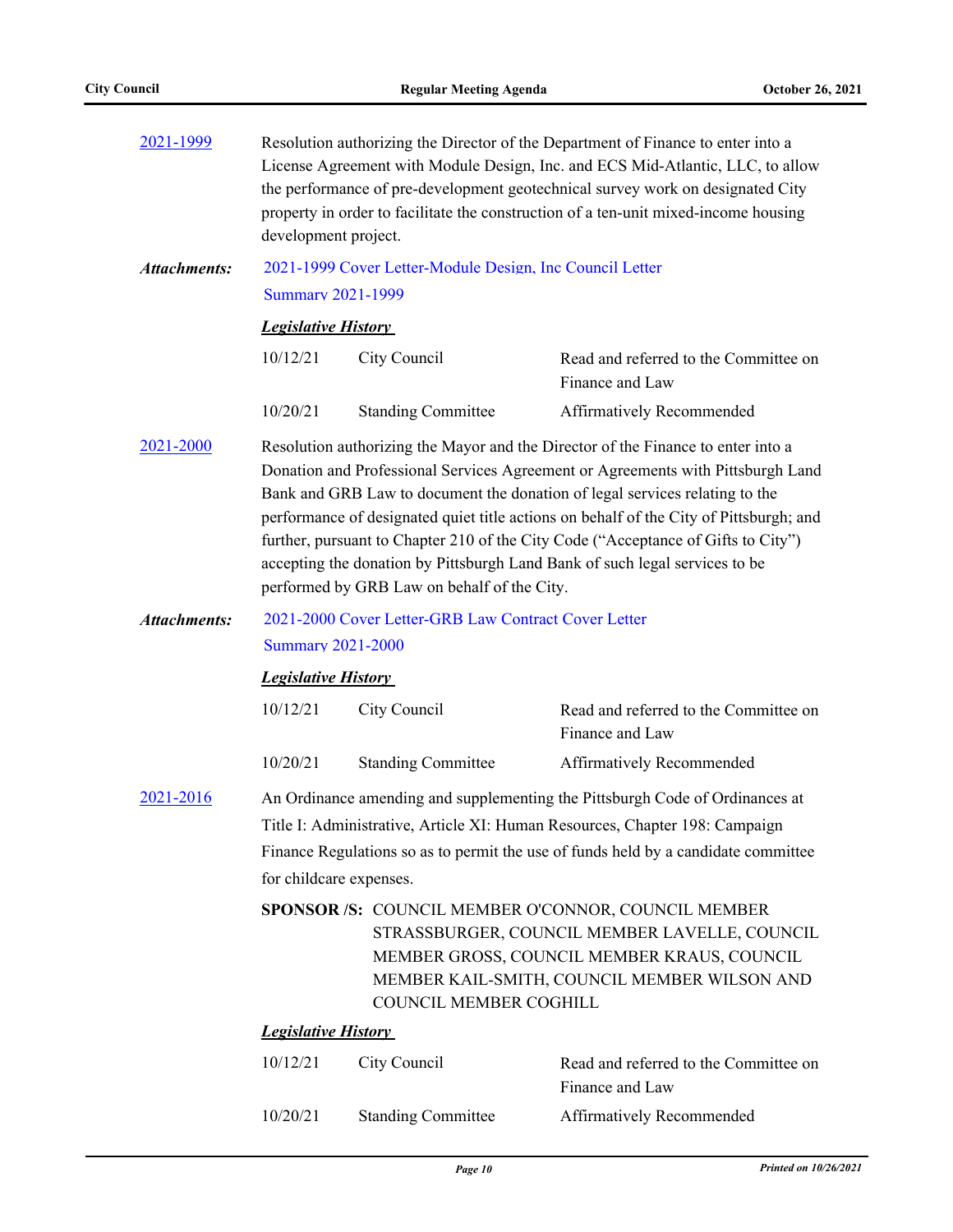| 2021-2058    |                                                                                                                                                                    | Resolution authorizing an Agreement or Agreements with Maher Duessel for services<br>related to the administration of the City's Emergency Rental Assistance Program<br>(ERAP1) funding, at a cost not to exceed One Hundred Thousand Dollars<br>(\$100,000.00). |                                                          |  |  |
|--------------|--------------------------------------------------------------------------------------------------------------------------------------------------------------------|------------------------------------------------------------------------------------------------------------------------------------------------------------------------------------------------------------------------------------------------------------------|----------------------------------------------------------|--|--|
| Attachments: | 2021-2058 Cover Letter-2021 Treasury CARES Act Emergency Rental A<br>2021-2058 - WCP21-059 Maher Duessel<br><b>Summary 2021-2058</b><br><b>Legislative History</b> |                                                                                                                                                                                                                                                                  |                                                          |  |  |
|              | 10/19/21                                                                                                                                                           | City Council                                                                                                                                                                                                                                                     | Waived under Rule 8                                      |  |  |
|              | 10/19/21                                                                                                                                                           | City Council                                                                                                                                                                                                                                                     | Read and referred to the Committee on<br>Finance and Law |  |  |
|              | 10/20/21                                                                                                                                                           | <b>Standing Committee</b>                                                                                                                                                                                                                                        | Affirmatively Recommended                                |  |  |
|              |                                                                                                                                                                    |                                                                                                                                                                                                                                                                  |                                                          |  |  |

## **COUNCILMAN COREY O'CONNOR PRESENTS COMMITTEE ON PUBLIC SAFETY SERVICES**

| 2021-2066           | Report of the Committee on Public Safety Services for October 20, 2021 with an<br>Affirmative Recommendation.                                                                                                                                                                                                                                                                                                                                                                                                                                                                                    |                           |                                                                        |  |
|---------------------|--------------------------------------------------------------------------------------------------------------------------------------------------------------------------------------------------------------------------------------------------------------------------------------------------------------------------------------------------------------------------------------------------------------------------------------------------------------------------------------------------------------------------------------------------------------------------------------------------|---------------------------|------------------------------------------------------------------------|--|
| 2021-2001           | Resolution amending Resolution No. 512 of 2020, previously amending Resolution<br>No. 246 of 2020, No. 493 of 2019 and Resolution No. 133 of 2018, authorizing the<br>Mayor and Director of the Department of Public Safety to enter on behalf of the City<br>of Pittsburgh into a fourth amended professional services agreement or agreements<br>with Johnson Controls for continued security camera integration and support services<br>at an additional cost of \$498,555 and extending such agreement(s) for one year, and<br>increasing the overall agreement compensation to \$6,188,557. |                           |                                                                        |  |
| <b>Attachments:</b> | 2021-2001 Cover Letter-Johnson Controls amendment letter sept2021<br><b>Summary 2021-2001</b><br><b>Legislative History</b>                                                                                                                                                                                                                                                                                                                                                                                                                                                                      |                           |                                                                        |  |
|                     | 10/12/21                                                                                                                                                                                                                                                                                                                                                                                                                                                                                                                                                                                         | City Council              | Read and referred to the Committee on<br><b>Public Safety Services</b> |  |
|                     | 10/20/21                                                                                                                                                                                                                                                                                                                                                                                                                                                                                                                                                                                         | <b>Standing Committee</b> | Affirmatively Recommended                                              |  |
| 2021-2015           | Resolution directing the Bureau of Police to take immediate steps to improve its data<br>collection and the publication thereof in such a manner that meets specific<br>disaggregation criteria, making any necessary and appropriate changes to its internal<br>operating procedures to comply with the contents of this Resolution.                                                                                                                                                                                                                                                            |                           |                                                                        |  |
|                     | <b>SPONSOR/S: COUNCIL MEMBER O'CONNOR AND COUNCIL MEMBER</b><br><b>STRASSBURGER</b>                                                                                                                                                                                                                                                                                                                                                                                                                                                                                                              |                           |                                                                        |  |
|                     | <b>Legislative History</b>                                                                                                                                                                                                                                                                                                                                                                                                                                                                                                                                                                       |                           |                                                                        |  |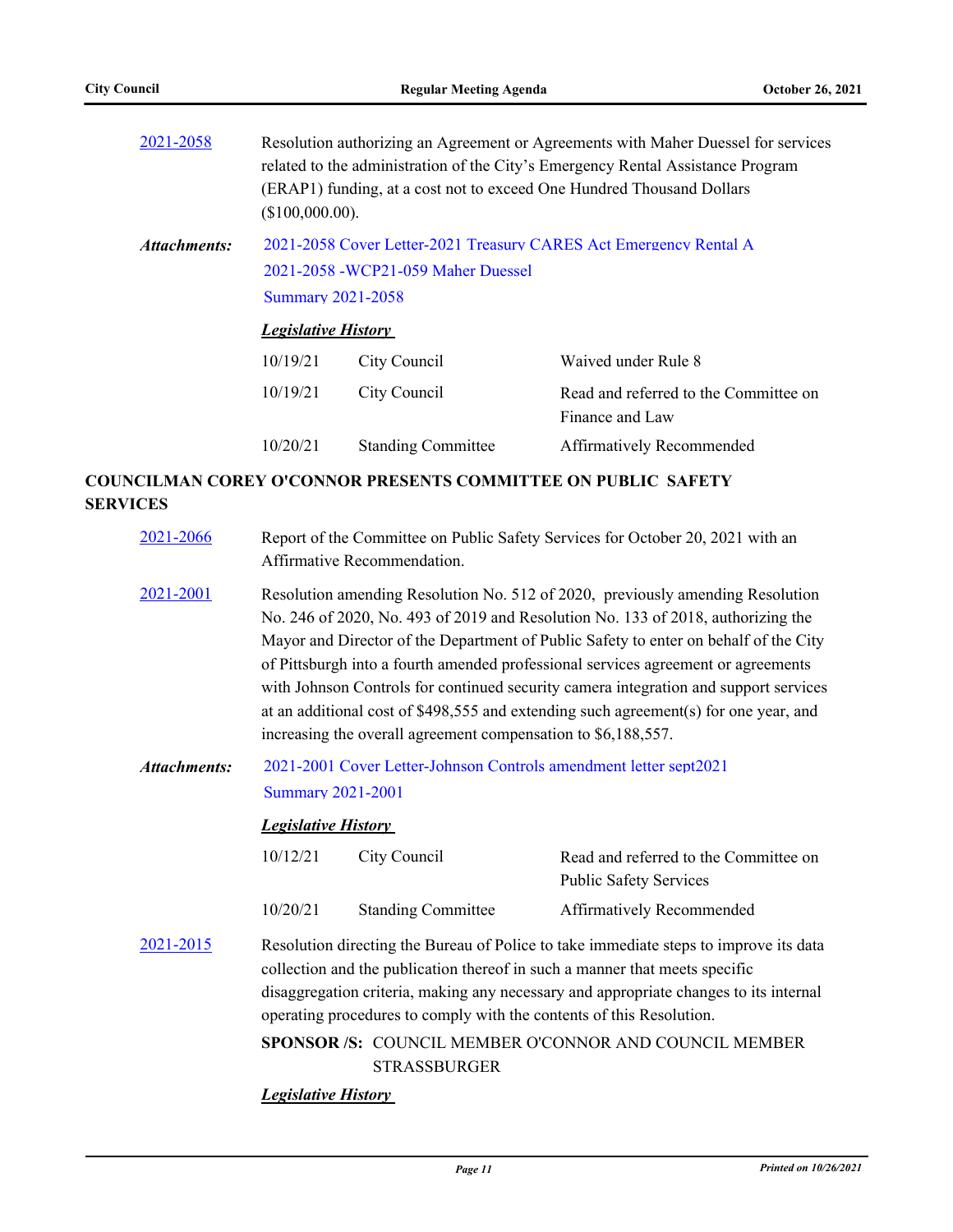|                     | 10/12/21                                                                                                                                                                                                                                                                                                                                                                                                                                                                                                                                                 | City Council              | Read and referred to the Committee on<br><b>Public Safety Services</b>       |  |
|---------------------|----------------------------------------------------------------------------------------------------------------------------------------------------------------------------------------------------------------------------------------------------------------------------------------------------------------------------------------------------------------------------------------------------------------------------------------------------------------------------------------------------------------------------------------------------------|---------------------------|------------------------------------------------------------------------------|--|
|                     | 10/20/21                                                                                                                                                                                                                                                                                                                                                                                                                                                                                                                                                 | <b>Standing Committee</b> | Affirmatively Recommended                                                    |  |
|                     |                                                                                                                                                                                                                                                                                                                                                                                                                                                                                                                                                          |                           | <b>COUNCILMAN ANTHONY COGHILL PRESENTS COMMITTEE ON PUBLIC WORKS</b>         |  |
| 2021-2067           | Report of the Committee on Public Works for October 20, 2021 with an Affirmative<br>Recommendation.                                                                                                                                                                                                                                                                                                                                                                                                                                                      |                           |                                                                              |  |
| 2021-2045           | Resolution authorizing the Mayor and the Directors of the Department of Public<br>Works and the Department of Public Safety, on behalf of the City, to enter into a<br>Lease Agreement or Agreements with Steamfitters Local Union 449 to allow the City<br>to lease certain real property for use as Pittsburgh Bureau of Police facilities for a<br>term of sixty-four (64) months at a total cost not to exceed Three Million One<br>Hundred Forty-Nine Thousand Fifty-Four Dollars and Sixty-Four Cents<br>$(\$3,149,054.64)$ , excluding utilities. |                           |                                                                              |  |
| <b>Attachments:</b> | 2021-2045 Cover Letter-Woodruff Lease Mayor Letter<br><b>Summary 2021-2045</b>                                                                                                                                                                                                                                                                                                                                                                                                                                                                           |                           |                                                                              |  |
|                     | <b>Legislative History</b>                                                                                                                                                                                                                                                                                                                                                                                                                                                                                                                               |                           |                                                                              |  |
|                     | 10/19/21                                                                                                                                                                                                                                                                                                                                                                                                                                                                                                                                                 | City Council              | Waived under Rule 8                                                          |  |
|                     | 10/19/21                                                                                                                                                                                                                                                                                                                                                                                                                                                                                                                                                 | City Council              | Read and referred to the Committee on<br>Public Works                        |  |
|                     | 10/20/21                                                                                                                                                                                                                                                                                                                                                                                                                                                                                                                                                 | <b>Standing Committee</b> | Affirmatively Recommended                                                    |  |
| <b>DEVELOPMENT</b>  |                                                                                                                                                                                                                                                                                                                                                                                                                                                                                                                                                          |                           | <b>COUNCILMAN BOBBY WILSON PRESENTS COMMITTEE ON LAND USE &amp; ECONOMIC</b> |  |
| 2021-2068           | Report of the Committee on Land Use and Economic Development for October 20,<br>2021 with an Affirmative Recommendation.                                                                                                                                                                                                                                                                                                                                                                                                                                 |                           |                                                                              |  |

- [2021-2005](http://pittsburgh.legistar.com/gateway.aspx?m=l&id=/matter.aspx?key=26881) Resolution providing for an Agreement(s) and Contract(s) with Bromberg & Associates LLC for the purposes of providing effective communication services to people with disabilities for the payment at a cost thereof, not to exceed \$27,000.00.
- [2021-2005 Cover Letter-Homewood Vacant Lot Study Accept Letter A](http://pittsburgh.legistar.com/gateway.aspx?M=F&ID=a072d5f2-1333-4db8-9fe6-1838ec8e75bd.docx) [Summary 2021-2005](http://pittsburgh.legistar.com/gateway.aspx?M=F&ID=5e7534f0-a1b1-4c83-8e14-7f135074a2e8.docx) *Attachments:*

### *Legislative History*

| 10/12/21 | City Council              | Read and referred to the Committee on |
|----------|---------------------------|---------------------------------------|
|          |                           | Land Use and Economic Development     |
| 10/20/21 | <b>Standing Committee</b> | Affirmatively Recommended             |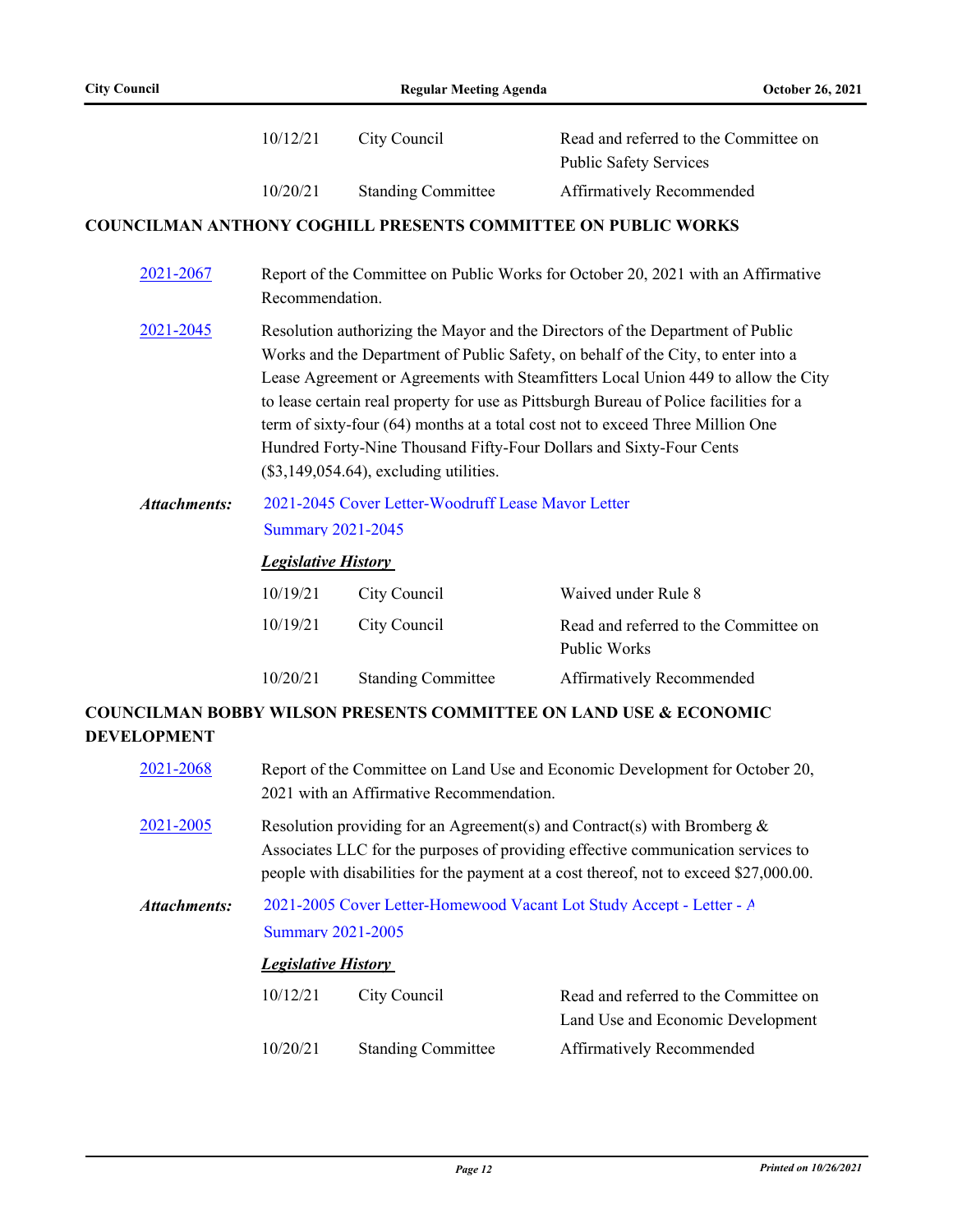| 2021-2006           | Resolution amending resolution No. 216 of 2020 entitled "Resolution authorizing the<br>Mayor and Director of the Department of City Planning to apply for grant funding<br>from the Pennsylvania Department of Conservation and Natural Resources'<br>Community Conservation Partnerships Program to provide funding for the master<br>planning process of Fowler Park" to add language to allow the City of Pittsburgh to<br>accept the grant award and spend the Funds.                                                                                                                                     |                           |                                                                            |  |
|---------------------|---------------------------------------------------------------------------------------------------------------------------------------------------------------------------------------------------------------------------------------------------------------------------------------------------------------------------------------------------------------------------------------------------------------------------------------------------------------------------------------------------------------------------------------------------------------------------------------------------------------|---------------------------|----------------------------------------------------------------------------|--|
| <b>Attachments:</b> | 2021-2006 Cover Letter-Fowler Park Planning amend C2P2 - Letter<br><b>Summary 2021-2006</b>                                                                                                                                                                                                                                                                                                                                                                                                                                                                                                                   |                           |                                                                            |  |
|                     | <b>Legislative History</b>                                                                                                                                                                                                                                                                                                                                                                                                                                                                                                                                                                                    |                           |                                                                            |  |
|                     | 10/12/21                                                                                                                                                                                                                                                                                                                                                                                                                                                                                                                                                                                                      | City Council              | Read and referred to the Committee on<br>Land Use and Economic Development |  |
|                     | 10/20/21                                                                                                                                                                                                                                                                                                                                                                                                                                                                                                                                                                                                      | <b>Standing Committee</b> | Affirmatively Recommended                                                  |  |
| 2021-2007           | Resolution further amending Resolution No. 840 of 2019, effective December 23,<br>2019, as amended, entitled "Resolution adopting and approving the 2020 Capital<br>Budget and the 2020 Community Development Block Grant Program, and the 2020<br>through 2025 Capital Improvement Program," so as to identify specific projects in<br>City Council District 6 and authorize a subsequent Agreement or Agreements for<br>operation/administrative expenses, maintenance, purchase of equipment, and/or<br>rehabilitation of neighborhood facilities on behalf of the residents of the City of<br>Pittsburgh. |                           |                                                                            |  |
| <b>Attachments:</b> | 2021-2007 Cover Letter-Public Service Grant PY20 D6 Legislation Letto<br><b>Summary 2021-2007</b>                                                                                                                                                                                                                                                                                                                                                                                                                                                                                                             |                           |                                                                            |  |
|                     | <b>Legislative History</b>                                                                                                                                                                                                                                                                                                                                                                                                                                                                                                                                                                                    |                           |                                                                            |  |
|                     | 10/12/21                                                                                                                                                                                                                                                                                                                                                                                                                                                                                                                                                                                                      | City Council              | Read and referred to the Committee on<br>Land Use and Economic Development |  |
|                     | 10/20/21                                                                                                                                                                                                                                                                                                                                                                                                                                                                                                                                                                                                      | <b>Standing Committee</b> | Affirmatively Recommended                                                  |  |
|                     |                                                                                                                                                                                                                                                                                                                                                                                                                                                                                                                                                                                                               |                           | COUNCILWOMAN ERIKA STRASSBURGER PRESENTS COMMITTEE ON INNOVATION,          |  |

## **PERFORMANCE AND ASSET MANAGEMENT**

[2021-2069](http://pittsburgh.legistar.com/gateway.aspx?m=l&id=/matter.aspx?key=26947) Report of the Committee on Innovation, Performance and Asset Management for October 20, 2021 with an Affirmative Recommendation.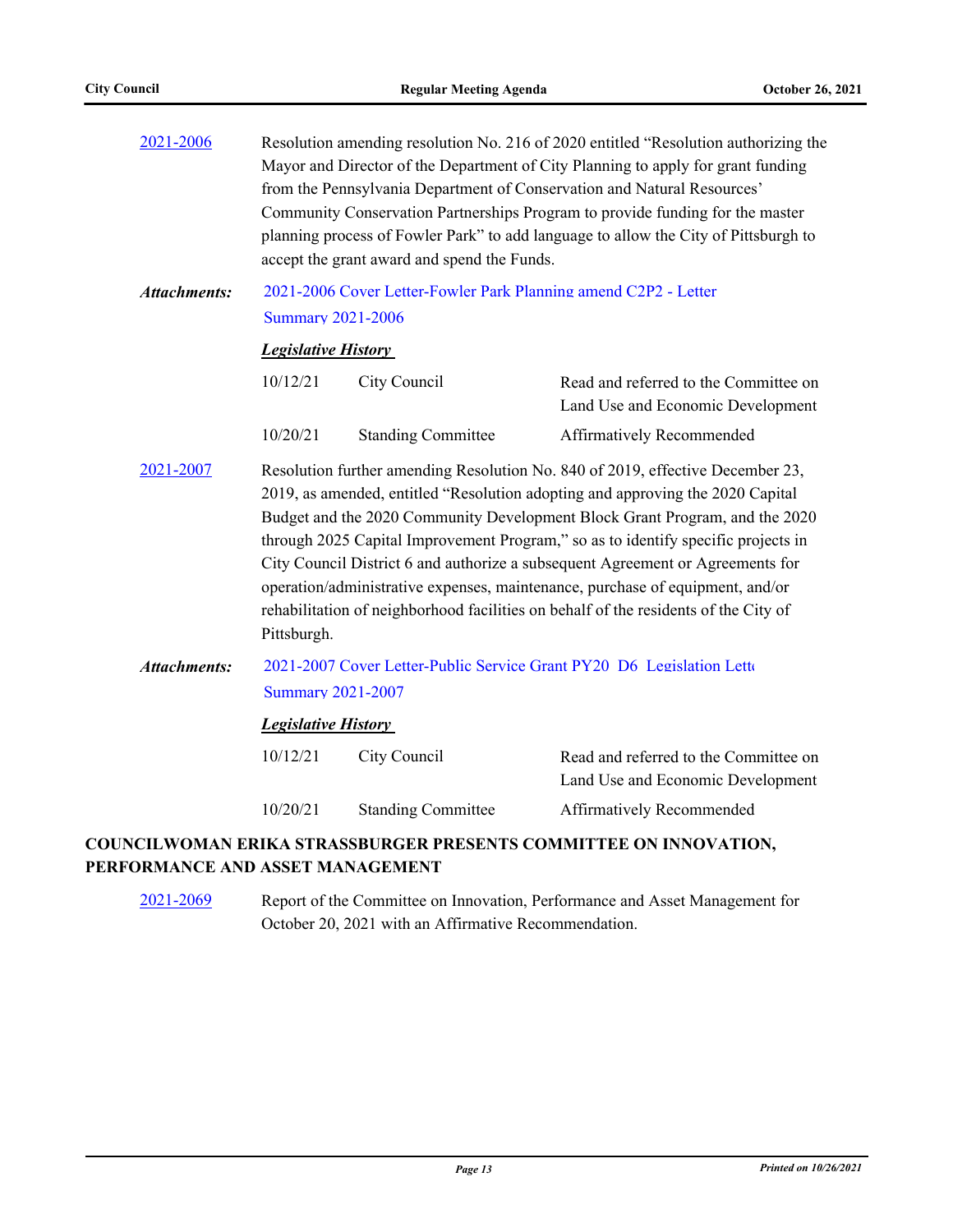| 2021-2002           | Resolution amending Resolution No. 548 of 2019 which amended Resolution No.<br>801 of 2017 which authorized the Mayor and the Director of the Department of<br>Innovation & Performance to enter into an Agreement, Agreements or Amendments<br>with Amcom for the lease of the Multi-Function Devices and the Managed Print<br>Services for a sum not to exceed Three Hundred Seventy-five Thousand Dollars<br>\$375,000 per year for 5 years, by increasing the not to exceed amount to Two<br>Million Five Hundred Eight Five Thousand Dollars (2,585,000). |                                                                                  |                                                                                          |  |  |  |  |
|---------------------|----------------------------------------------------------------------------------------------------------------------------------------------------------------------------------------------------------------------------------------------------------------------------------------------------------------------------------------------------------------------------------------------------------------------------------------------------------------------------------------------------------------------------------------------------------------|----------------------------------------------------------------------------------|------------------------------------------------------------------------------------------|--|--|--|--|
| <b>Attachments:</b> |                                                                                                                                                                                                                                                                                                                                                                                                                                                                                                                                                                | 2021-2002 Cover Letter-Amcom Revised Letter - signed<br><b>Summary 2021-2002</b> |                                                                                          |  |  |  |  |
|                     |                                                                                                                                                                                                                                                                                                                                                                                                                                                                                                                                                                | <b>Legislative History</b>                                                       |                                                                                          |  |  |  |  |
|                     | 10/12/21                                                                                                                                                                                                                                                                                                                                                                                                                                                                                                                                                       | City Council                                                                     | Read and referred to the Committee on<br>Innovation, Performance and Asset<br>Management |  |  |  |  |
|                     | 10/20/21                                                                                                                                                                                                                                                                                                                                                                                                                                                                                                                                                       | <b>Standing Committee</b>                                                        | Affirmatively Recommended                                                                |  |  |  |  |
| 2021-2003           | Resolution authorizing the Mayor and the Director of Innovation & Performance to<br>enter into a one (1) year agreement with Vision Point Systems ("VPS") to obtain<br>Twilio Flex support services to meet the needs of the City of Pittsburgh at a sum not<br>to exceed Thirty Thousand Dollars (\$30,000).                                                                                                                                                                                                                                                  |                                                                                  |                                                                                          |  |  |  |  |
| <b>Attachments:</b> |                                                                                                                                                                                                                                                                                                                                                                                                                                                                                                                                                                | 2021-2003 Cover Letter-VPS Letter - signed                                       |                                                                                          |  |  |  |  |
|                     | 2021-2003 - WCP21-053 Vision Point Systems                                                                                                                                                                                                                                                                                                                                                                                                                                                                                                                     |                                                                                  |                                                                                          |  |  |  |  |
|                     | <b>Summary 2021-2003</b>                                                                                                                                                                                                                                                                                                                                                                                                                                                                                                                                       |                                                                                  |                                                                                          |  |  |  |  |
|                     | <b>Legislative History</b>                                                                                                                                                                                                                                                                                                                                                                                                                                                                                                                                     |                                                                                  |                                                                                          |  |  |  |  |
|                     | 10/12/21                                                                                                                                                                                                                                                                                                                                                                                                                                                                                                                                                       | City Council                                                                     | Read and referred to the Committee on<br>Innovation, Performance and Asset<br>Management |  |  |  |  |
|                     | 10/20/21                                                                                                                                                                                                                                                                                                                                                                                                                                                                                                                                                       | <b>Standing Committee</b>                                                        | <b>Affirmatively Recommended</b>                                                         |  |  |  |  |
| 2021-2004           | Resolution authorizing the Mayor and the Director of the Department of Innovation $\&$<br>Performance to enter into an agreement or agreements with Google for their Assured<br>Workload program to securely store sensitive data in Google Cloud Platform<br>according to federal data standards to be in compliance with U.S. Department of<br>Criminal Justice Information Systems (CJIS)                                                                                                                                                                   |                                                                                  |                                                                                          |  |  |  |  |
| <b>Attachments:</b> | 2021-2004 Cover Letter-Google Assured Workload Letter - signed                                                                                                                                                                                                                                                                                                                                                                                                                                                                                                 |                                                                                  |                                                                                          |  |  |  |  |
|                     | <b>Summary 2021-2004</b>                                                                                                                                                                                                                                                                                                                                                                                                                                                                                                                                       |                                                                                  |                                                                                          |  |  |  |  |
|                     | <b>Legislative History</b>                                                                                                                                                                                                                                                                                                                                                                                                                                                                                                                                     |                                                                                  |                                                                                          |  |  |  |  |
|                     | 10/12/21                                                                                                                                                                                                                                                                                                                                                                                                                                                                                                                                                       | City Council                                                                     | Read and referred to the Committee on<br>Innovation, Performance and Asset<br>Management |  |  |  |  |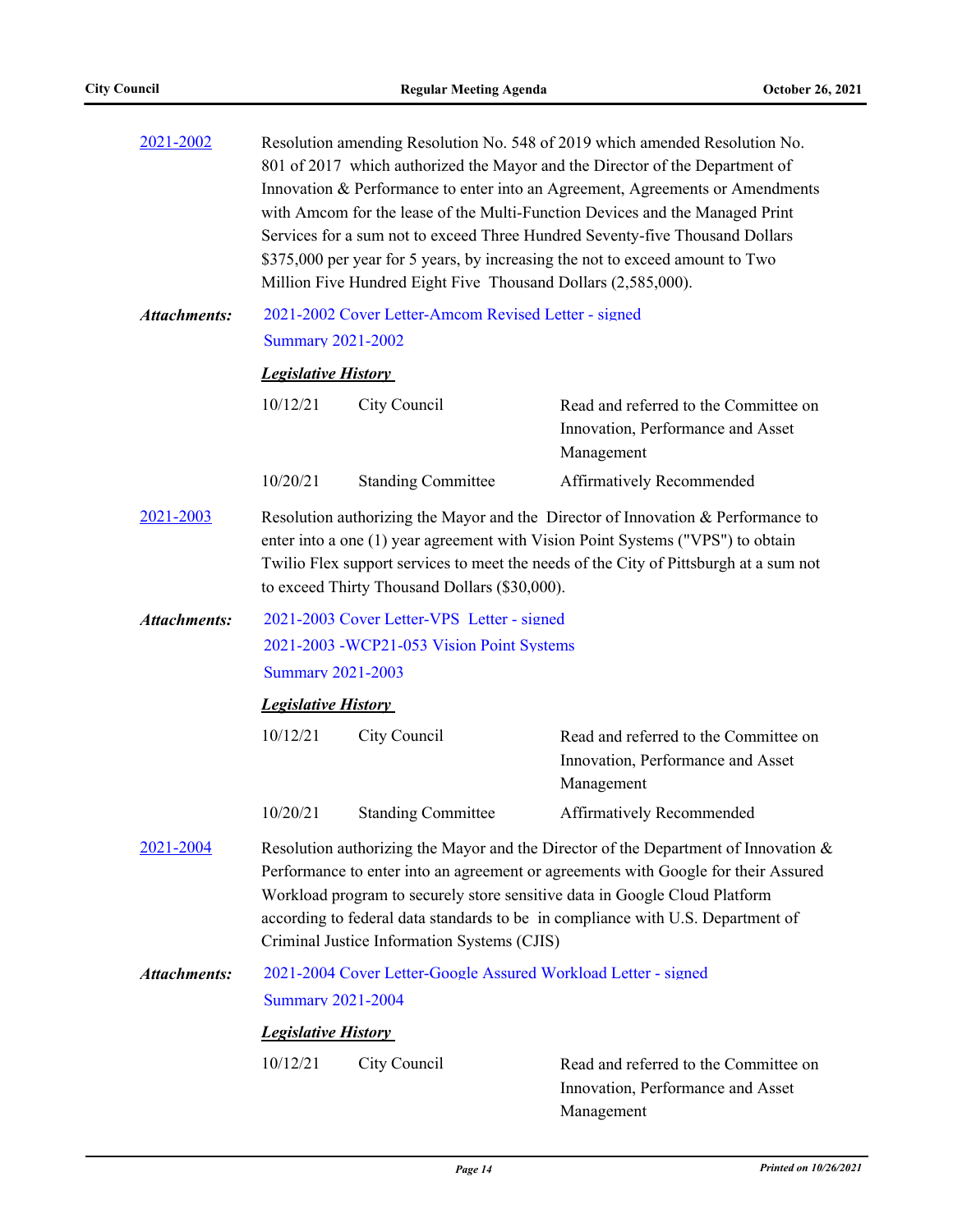|                                  | 10/20/21                                                                                                                                                                                                                                                                           | <b>Standing Committee</b>                                  | Affirmatively Recommended                                           |  |
|----------------------------------|------------------------------------------------------------------------------------------------------------------------------------------------------------------------------------------------------------------------------------------------------------------------------------|------------------------------------------------------------|---------------------------------------------------------------------|--|
| <b>INTERGOVERNMENTAL AFFAIRS</b> |                                                                                                                                                                                                                                                                                    | <b>COUNCILWOMAN DEBORAH L. GROSS PRESENTS COMMITTEE ON</b> |                                                                     |  |
| 2021-2070                        | Report of the Committee on Intergovernmental Affairs for October 20, 2021 with an<br>Affirmative Recommendation.                                                                                                                                                                   |                                                            |                                                                     |  |
| 2021-1519                        | Resolution adopting Plan Revision to the City of Pittsburgh's Official Sewage<br>Facilities Plan for proposed land development located at 4554-4564 Penn Avenue at<br>the parcels numbered 49-M-121, 49-M-122, 49-M-123, 49-M-124, 49-M-125,<br>49-M-126, Pittsburgh, PA 15224.    |                                                            |                                                                     |  |
| <b>Attachments:</b>              |                                                                                                                                                                                                                                                                                    |                                                            | 2021-1519 Cover Letter-Sewer Module Cover Letter 4554-4564 Penn Av  |  |
|                                  | 2021-1519 -161841 - Planning Module Package Compiled                                                                                                                                                                                                                               |                                                            |                                                                     |  |
|                                  |                                                                                                                                                                                                                                                                                    |                                                            | 2021-1519 -Sewer Module Questionnaire for Council 4554-4564 Penn Av |  |
|                                  | <b>Summary 2021-1519</b>                                                                                                                                                                                                                                                           |                                                            |                                                                     |  |
|                                  | <b>Legislative History</b>                                                                                                                                                                                                                                                         |                                                            |                                                                     |  |
|                                  | 5/25/21                                                                                                                                                                                                                                                                            | City Council                                               | Read and referred to the Committee on<br>Intergovernmental Affairs  |  |
|                                  | 6/2/21                                                                                                                                                                                                                                                                             | <b>Standing Committee</b>                                  | Held in Committee to the Committee on<br>Intergovernmental Affairs  |  |
|                                  | 6/16/21                                                                                                                                                                                                                                                                            | <b>Standing Committee</b>                                  | Held in Committee to the Committee on<br>Intergovernmental Affairs  |  |
|                                  | 8/25/21                                                                                                                                                                                                                                                                            | <b>Standing Committee</b>                                  | Held in Committee to the Committee on<br>Intergovernmental Affairs  |  |
|                                  | 9/8/21                                                                                                                                                                                                                                                                             | <b>Standing Committee</b>                                  | Held in Committee to the Committee on<br>Intergovernmental Affairs  |  |
|                                  | 9/22/21                                                                                                                                                                                                                                                                            | <b>Standing Committee</b>                                  | Held in Committee to the Committee on<br>Intergovernmental Affairs  |  |
|                                  | 10/20/21                                                                                                                                                                                                                                                                           | <b>Standing Committee</b>                                  | Affirmatively Recommended                                           |  |
| 2021-1994                        | Resolution adopting Plan Revision to the City of Pittsburgh's Official Sewage<br>Facilities Plan for proposed land development located at 2400 E. Carson Street at<br>the parcel numbered 12-L-236-0-2 and S. 24th Street at the parcel numbered<br>12-L-264 Pittsburgh, PA 15203. |                                                            |                                                                     |  |
| <b>Attachments:</b>              |                                                                                                                                                                                                                                                                                    |                                                            | 2021-1994 Cover Letter-Sewer Module Cover Letter - 2400 East Carson |  |
|                                  | 2021-1994 -0202100135 - SFPM Compiled                                                                                                                                                                                                                                              |                                                            |                                                                     |  |
|                                  | 2021-1994 -Sewer Module Ouestionnaire for Council - 2400 East Carson<br><b>Summary 2021-1994</b>                                                                                                                                                                                   |                                                            |                                                                     |  |
|                                  |                                                                                                                                                                                                                                                                                    |                                                            |                                                                     |  |

*Legislative History*